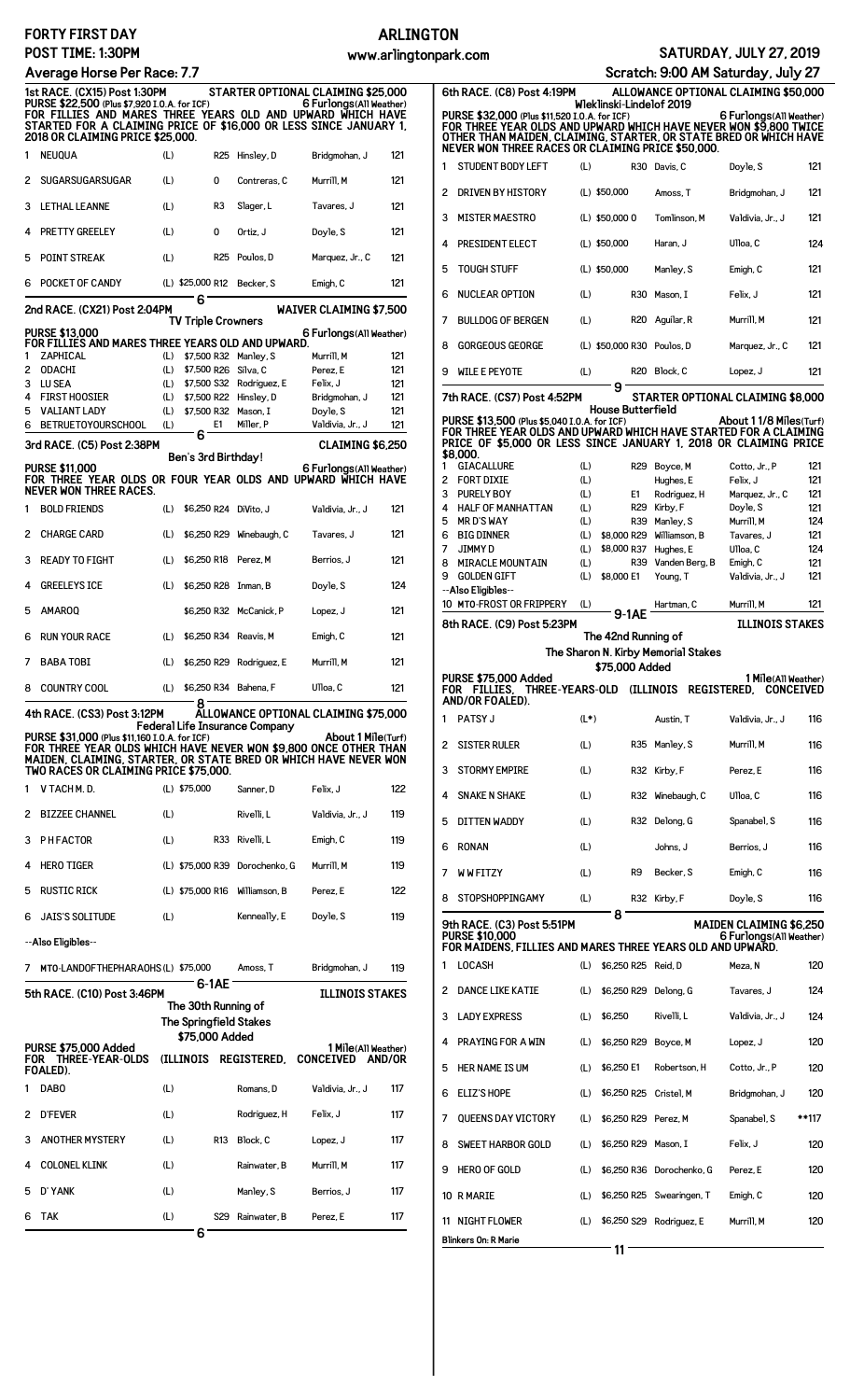|     | 0ff Races:C1 - C2 - C4 - C6 - C7 - CS1 - CS2 - CS4 - CS5 - CS6 - CS8 - CS9 -<br>CS10 - CX20 - CX11 - CX12 - CX22 - CX13 - CX14 - CX16 - CX17 - CX18 - CX19 -<br>CL <sub>99</sub>                                                                                                                                                              |
|-----|-----------------------------------------------------------------------------------------------------------------------------------------------------------------------------------------------------------------------------------------------------------------------------------------------------------------------------------------------|
|     | Extra Races For Sunday, July 28, 2019                                                                                                                                                                                                                                                                                                         |
| Х9  | (Entries Close on Thursday, July 25, 2019)<br>ALLOWANCE OPTIONAL CLAIMING<br><b>EXTRA RACE NO 9</b><br>EXAIN COLORED \$11,160 I.O.A. for ICF) For Fillies And Mares Three Years Old and Upward Which<br>Have Never Won \$9,800 Once Other Than Maiden, Claiming, Starter, Or State Bred Allowance or<br>Which Have Never Won Two Races or Cla |
|     | <b>CLAIMING PRICE \$18.000</b>                                                                                                                                                                                                                                                                                                                |
|     | (Races Where Entered For \$17,500 Or Less Not Considered In Allowances)<br><b>FIVE FURLONGS(Turf)</b>                                                                                                                                                                                                                                         |
|     | EXTRA RACE NO 10<br><b>CLAIMING</b><br>X10 Purse \$17,000. (Plus \$6,120 I.O.A. for ICF) For Fillies Three Years Old or Fillies and Mares Four<br>Years Old and Upward Which Have Never Won Three Races.                                                                                                                                      |
|     | Three Year Olds. 120 lbs.<br>Older. 124 lbs.<br>Non-winners Of A Race At A Mile Or Over Since June 28. 3 lbs.<br><b>CLAIMING PRICE \$20,000</b>                                                                                                                                                                                               |
|     | (Races Where Entered For \$17,500 Or Less Not Considered In Eligibility Or<br>Allowances)                                                                                                                                                                                                                                                     |
|     |                                                                                                                                                                                                                                                                                                                                               |
| X11 | <b>EXTRA RACE NO 11</b><br>Purse \$14,000. (Plus \$5,040 I.O.A. for ICF) For Fillies And Mares Three Years Old and Upward Which<br>Have New Yor Two Races.<br>Have New Yor Two Races.<br>Older. 124 lbs.                                                                                                                                      |
|     | <b>CLAIMING PRICE \$12.500</b>                                                                                                                                                                                                                                                                                                                |
|     | (Races Where Entered For \$8.000 Or Less Not Considered In Allowances)<br>FIVE FURLONGS(Turf)<br>2 Purse \$17,000. (Plus \$6,120 I.O.A. for ICF) For Fillies And Mares Three Years Old and Upward Which<br>There Wears Mon Two Races.<br>There is the Races.                                                                                  |
|     |                                                                                                                                                                                                                                                                                                                                               |
|     |                                                                                                                                                                                                                                                                                                                                               |
|     | <b>CLAIMING PRICE \$20.000</b><br>(Races Where Entered For \$17,500 Or Less Not Considered In Allowances)                                                                                                                                                                                                                                     |
|     | FIVE FURLONGS(Turf)<br>CLAIMING & EXTRA RACE NO 13<br>20 Marse \$11,000. For Fillies Three Years Old or Fillies and Mares Four Years Old and Upward Which Have                                                                                                                                                                                |
|     | Never Won Three Races.<br>Three Year Olds. 120 lbs.<br>Older. 124 lbs.                                                                                                                                                                                                                                                                        |
|     | Non-winners Of A Race At A Mile Or Over Since June 28. 3 lbs.<br><b>CLAIMING PRICE \$6.250</b>                                                                                                                                                                                                                                                |
|     | (Races Where Entered For \$5,000 Or Less Not Considered In Eligibility Or<br>Allowances)                                                                                                                                                                                                                                                      |
|     | ONE MILE(All Weather)<br>X14 Purse \$30,000. (Plus \$14,976 I.O.A. for ICF) For Maidens, Fillies And Mares Three Years Old and<br>Inward Universed Solid and                                                                                                                                                                                  |
|     | Upward.                                                                                                                                                                                                                                                                                                                                       |
|     |                                                                                                                                                                                                                                                                                                                                               |
|     |                                                                                                                                                                                                                                                                                                                                               |
|     | SEVEN FURLONGS(AII Weather)<br>EXTRA RACE NO 16 STARTER OPTIONAL CLAIMING<br>X16 EX1 IKA KAUE INU IO<br>Have Started For A Claiming Price 0f \$5,000 Or Less Since January 1, 2018 or Claiming Price \$8,000.<br>Have Started For A Claiming Price 0f \$5,000 Or Less Since January 1, 2018 or Claiming Price \$8,000                         |
|     | <b>CLAIMING PRICE \$8.000</b><br>(Races Where Entered For \$4,000 Or Less Not Considered In Allowances)                                                                                                                                                                                                                                       |
|     | <b>FIVE FURLONGS(Turf)</b><br><b>X17</b> Purse \$10,000. For Fillies And Mares Three Years Old and Upward Which Have Not Won Two Races<br>Since March 28, 2019 or Which Have Never Won Four Races.<br>Three Year Olds 1200 lbs 1200 lbs                                                                                                       |
|     |                                                                                                                                                                                                                                                                                                                                               |
|     | <b>CLAIMING PRICE \$4.000</b><br>(Races Where Entered For \$3,200 Or Less Not Considered In Eligibility Or                                                                                                                                                                                                                                    |
|     |                                                                                                                                                                                                                                                                                                                                               |
|     | <b>EXTRA RACE NO 18</b><br><b>SIX FURLONGS(All Weather)</b>                                                                                                                                                                                                                                                                                   |
|     | X18 Purse \$32,000. For Three Year Olds and Upward Illinois Registered, Conceived and/or Foaled Which<br>Have Never Won \$9,800 Twice or Which Have Never Won Two State Bred Races Other Than Maiden,<br>Claiming, Or Starter or Which                                                                                                        |
|     | (Claiming races not considered in allowances)                                                                                                                                                                                                                                                                                                 |
|     |                                                                                                                                                                                                                                                                                                                                               |
|     |                                                                                                                                                                                                                                                                                                                                               |
|     | <b>CLAIMING PRICE \$5,000</b>                                                                                                                                                                                                                                                                                                                 |
|     | (Races Where Entered For \$4,000 Or Less Not Considered In Allowances)<br><b>ONE MILE (Turf)</b><br><b>EXTRA RACE NO 20</b><br><b>CLATMING</b>                                                                                                                                                                                                |
|     | X20 Purse \$14,000. (Plus \$5,040 I.O.A. for ICF) For Three Year Olds and Upward Which Have Never Won<br>Two Races.                                                                                                                                                                                                                           |
|     | <b>CLAIMING PRICE \$12.500</b>                                                                                                                                                                                                                                                                                                                |
|     | (Races Where Entered For \$8,000 Or Less Not Considered In Allowances)<br><b>FIVE FURLONGS(Turf)</b>                                                                                                                                                                                                                                          |
|     |                                                                                                                                                                                                                                                                                                                                               |

**\*\*\*\*ATTENTION TRAINERS: ABSOLUTELY NO BREEZING or WORKING OF HORSES IS ALLOWED ON THE TRAINING TRACK\*\*\*\***

**Agent/ Jockey Update:**

**Skyler Spanabel is represented by herself 248-727-7352 Cristina Bonilla is represented by herself 773-610-9555**

**ATTENTION HORSEMEN: Paddock Schooling will now be held on Wednesdays from 10:00am to 11:00am through the remainder of the meet.**

**HOUSE RULE: Cheek Pieces will be considered like Blinkers and must be declared on or off at the time of entry.**

**Attention Horsemen: No horse will be tattooed unless you see the Bookkeeper first. NO EXCEPTIONS. Foal Papers MUST be in the Racing Office. Tattoos will be performed on Race Days Only.**

**If you are requesting Clubhouse passes, please call Valerie Riggs (847.385.7719) no later than 9:00a.m. the day you need passes or you may make your request as soon as the overnight is posted on the website. This 9:00a.m. deadline will be strictly enforced and passes will be limited. When making your request an email address will be required, as the admission passes and/or box seat passes will be sent via email on the requested date. Absolutely no General Admission passes or complimentary box seats will be available from the Racing Department for Saturday, August 10th - Million Day; Horsemen are strongly encouraged to contact Sales (847.870.RACE) in order to purchase box seats or general admission passes for August 10th.**

**Vets will be available to watch works Wednesday, Thursday and Sunday by appointment only.**

Would you like to receive via email condition books, stakes books, overnights, workouts, results or cancellations? Now you can with myRacingOffice powered by InCompass. Visit <https://myracingoffice.com> today to register.